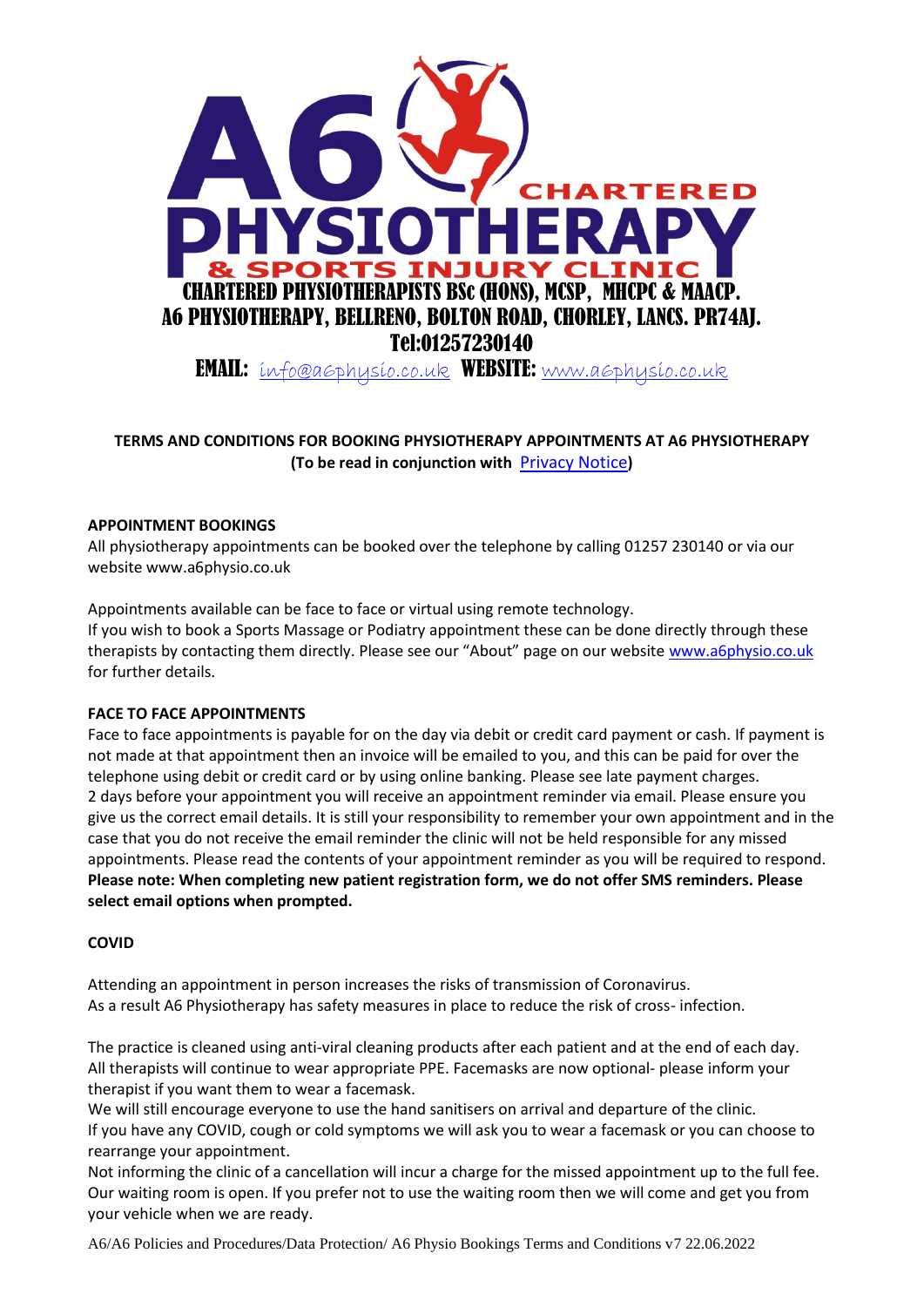

It is recommended that you bring your own shorts for back and lower limb complaints and vest/singlet for spinal and upper limb complaints for adequate assessment of these body parts.

Should you wish to have a remote consultation instead of a face to face appointment we can offer this. Speak to your physiotherapist.

Children under 16 must be chaperoned by an adult and anyone can bring a chaperone or someone to assist them. These COVID terms will apply to your chaperone.

## **FAILED APPOINTMENTS/LATE CANCELLATIONS**

The clinic reserves the right to charge full treatment costs for any appointments that are not attended. If an appointment is cancelled with less than 48 hours/2 working days' notice a charge will be made up to the full cost of treatment. This will be at the discretion of the treating therapist.

## **VIRTUAL APPOINTMENTS**

Virtual appointments are made using Zoom or WhatsApp. When booking a virtual appointment, you will be required to pay for this up front. This can be done over the telephone using debit or credit card or via online banking. Once payment has been received you will receive your virtual appointment invitation via email. At the time of your appointment click on the link and wait for your physiotherapist to admit you to the meeting. If you require any assistance with this technology a practice session can be arranged prior to your appointment and/or your physiotherapist can call you by telephone at the time of your appointment and talk you through the connection process. We cannot be responsible for your Wi-Fi connection, so it is recommended you do a test run before your appointment time to be sure your appointment runs smoothly.

## **MEDICAL INSURANCES**

We are recognised by most health insurance companies. You will probably be required to have seen your GP prior to the commencement of treatment. Insurance details such as policy number/authorisation

number are required before the first visit. Please contact the clinic to give this information on 01257 230140.

Some policies have an excess applied to them. This must be paid to the clinic directly. You are liable for all payments that your insurance company does not pay.

#### **PERSONAL DATA STORAGE**

To book an appointment, we will require information, such as name, date of birth, address, email address, GP surgery name and next of kin details. This information is stored on our software package called Nookal. The storage and management of sensitive client and business data is an important factor. Our software supplier Nookal are ISO 27001 certified, as well as having a dedicated infosec team to ensure the data of

A6/A6 Policies and Procedures/Data Protection/ A6 Physio Bookings Terms and Conditions v7 22.06.2022